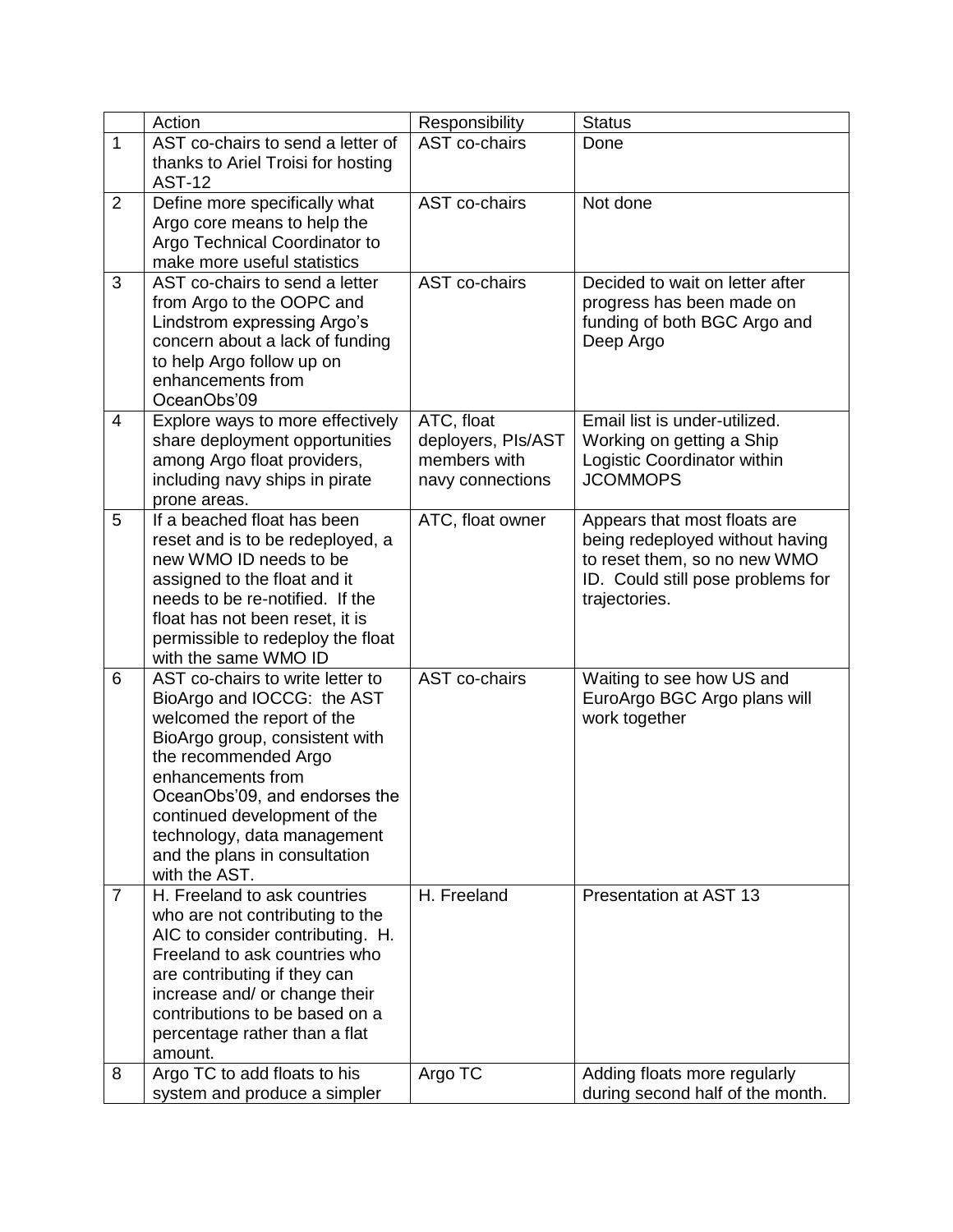|    | report each month. Argo TC to<br>produce a more detailed report<br>every 3-4 months                                                                                                                                                                                                                                                                                    |                                                                                                              | Improving maps to be done<br>automatically. Still having<br>difficulty with Iridium floats to get<br>them "active" in the system                                       |
|----|------------------------------------------------------------------------------------------------------------------------------------------------------------------------------------------------------------------------------------------------------------------------------------------------------------------------------------------------------------------------|--------------------------------------------------------------------------------------------------------------|------------------------------------------------------------------------------------------------------------------------------------------------------------------------|
| 9  | Argo TC to fully implement the<br>EEZ monitoring system so that<br>implementers can notify Member<br>States bilaterally according to<br>Res. XLI-14.                                                                                                                                                                                                                   | Argo TC                                                                                                      | EEZ warning system developed,<br>tested and operational for<br>Australia, China, France,<br>Germany, Japan, Netherlands,<br>Spain, UK, USA                             |
| 10 | Argo TC to finalize the float<br>donation contracts with IOC<br>legal experts                                                                                                                                                                                                                                                                                          | Argo TC                                                                                                      | Mostly finished - just a few minor<br>revisions are needed                                                                                                             |
| 11 | Ask float expert for each float<br>type to clearly document how<br>technical data reported by each<br>float matches variables in the<br>technical file.                                                                                                                                                                                                                | PROVOR: S.<br>LeReste<br>APEX: A. Wong<br>SOLO: J. Gilson,<br>P. Robbins<br>NEMO: B. Klein<br>NINJA: T. Suga | In progress - close to complete.<br>Progress done since ADMT and<br>now trying to make sure DACs<br>are filling the tech files correctly.                              |
| 12 | KORDI requests Australia's help<br>and expertise to perform<br>delayed mode quality control on<br>its floats in the Southern Ocean                                                                                                                                                                                                                                     | Australia, KORDI                                                                                             | Work has begun on getting<br>KORDI spun up to do dmode QC                                                                                                              |
| 13 | Clearly state that in the<br>upcoming Argonautics and on<br>Argo websites, including<br>national websites, that Argo<br>users should download Argo<br>data from the GDACs                                                                                                                                                                                              | M. Scanderbeg,<br>Argo webpage<br>managers                                                                   | Done                                                                                                                                                                   |
| 14 | Change wording of how to<br>acknowledge Argo on the AST<br>website to:<br>These data were collected and<br>made freely available by the<br>International Argo Program and<br>the national programs that<br>contribute to it.<br>(http://www.argo.ucsd.edu,<br>http://argo.jcommops.org). The<br>Argo Program is part of the<br>Global Ocean Observing<br><b>System</b> | M. Scanderbeg                                                                                                | Done                                                                                                                                                                   |
| 15 | DACs to correctly fill the<br>pressure sensor serial number<br>in the metafiles                                                                                                                                                                                                                                                                                        | <b>DACs</b>                                                                                                  |                                                                                                                                                                        |
| 16 | DACs to finish pressure<br>corrections and TNDP<br>identification and labeling on<br>their floats, with assistance<br>where needed. To be                                                                                                                                                                                                                              | <b>DACs</b>                                                                                                  | Progress made, but still missing<br>some identifications and<br>corrections. Mainly CSIO and<br>KORDI files need to have better<br>tech files to see if correction has |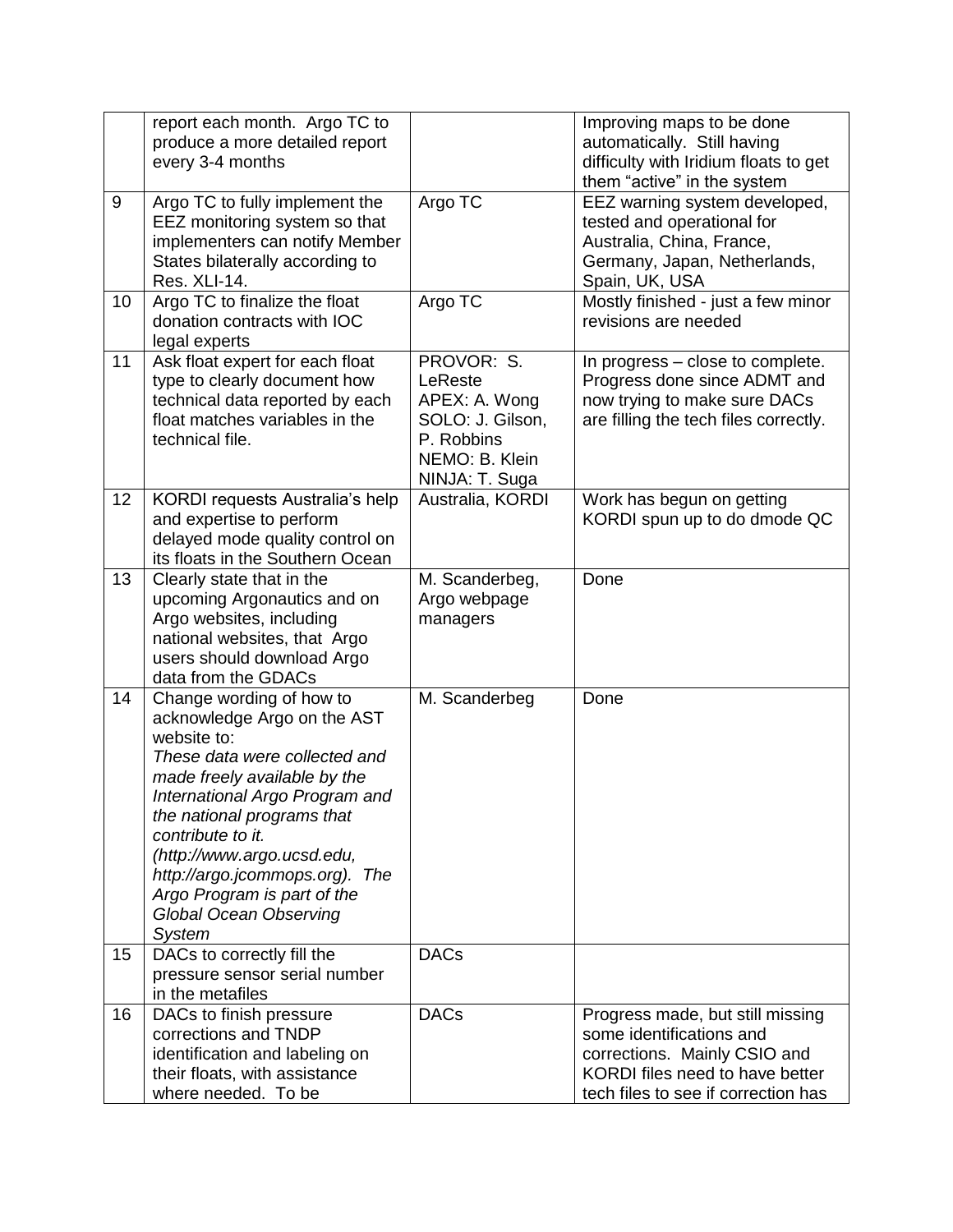|    | completed by ADMT12                                                                                                                                                                                                                                                                  |                                              | been done                                                                                                                                                                                                                                         |
|----|--------------------------------------------------------------------------------------------------------------------------------------------------------------------------------------------------------------------------------------------------------------------------------------|----------------------------------------------|---------------------------------------------------------------------------------------------------------------------------------------------------------------------------------------------------------------------------------------------------|
| 17 | Form a small scientific group to<br>design a new trajectory file<br>format to present at the<br>upcoming ADMT meeting                                                                                                                                                                | B. King, M.<br>Scanderbeg                    | New trajectory file format agreed<br>upon and being inserted into<br>newest Argo data manual.<br>Additionally, traj2.nc file is being<br>developed that will be a product<br>file in the beginning until it can be<br>filled properly by the DACs |
| 18 | AST co-chairs to write a letter of<br>support to finish ANDRO<br>through 2009. B. King will draft<br>contents of letter.                                                                                                                                                             | AST co-chairs, B.<br>King                    | Done                                                                                                                                                                                                                                              |
| 19 | Ask B. King to consider<br>organizing a trajectory workshop<br>alongside the upcoming ADMT<br>meeting to familiarize DACs with<br>new trajectory file format.<br>Consider inviting M. Ollitrault/JP<br>Rannou to attend the meeting                                                  | B. King, M.<br>Scanderbeg                    | Done. Workshop held and will be<br>reported on at AST-13                                                                                                                                                                                          |
| 20 | Ask DACs and interested PIs to<br>evaluate the new Argos<br>positioning system to decide if<br>Argo wants to adopt it. <b>Report</b><br>results back to M. Scanderbeg<br>by 20 May 2011. Unless a<br>problem is found, all of Argo will<br>switch to the new system in<br>June 2011. | DACs and<br>interested PIs, M.<br>Scanderbeg | Done                                                                                                                                                                                                                                              |
| 21 | If Argo decides to adopt the new<br>Argos positioning system,<br>explore the offer of CLS to<br>reprocess all Argos data from<br>2008 onwards.                                                                                                                                       | ATC, AST co-<br>chairs                       | Yann is preparing a proposal to<br>be shared soon at AST 13<br>meeting                                                                                                                                                                            |
| 22 | Coriolis to make a new historical<br>reference database for DMQC<br>purposes on a twice yearly<br>basis. Explore why this has not<br>occurred in the past.                                                                                                                           | S. Pouliquen                                 | Better coordination needed<br>between CCHDO and Coriolis.<br>Coriolis made two ref DB in 2011<br>and new one will be coming out<br>soon.                                                                                                          |
| 23 | Ask J. Gilson to repeat his<br>comparison of Argo profile<br>reference database to updated<br>historical reference database to<br>see if it is improving in the<br>Southern Ocean                                                                                                    | J. Gilson                                    | Will be done by May 2012                                                                                                                                                                                                                          |
| 24 | Provide CCHDO known<br>upcoming CTD cruise track and<br>dates to enter into the<br>CruiseTracker database                                                                                                                                                                            | Pls, CCHDO                                   | Ongoing                                                                                                                                                                                                                                           |
| 25 | AIC to invite float operators to<br>also give information when                                                                                                                                                                                                                       | <b>ATC</b>                                   | Inviting since May 2011.<br>Canada, JMA and Finland have                                                                                                                                                                                          |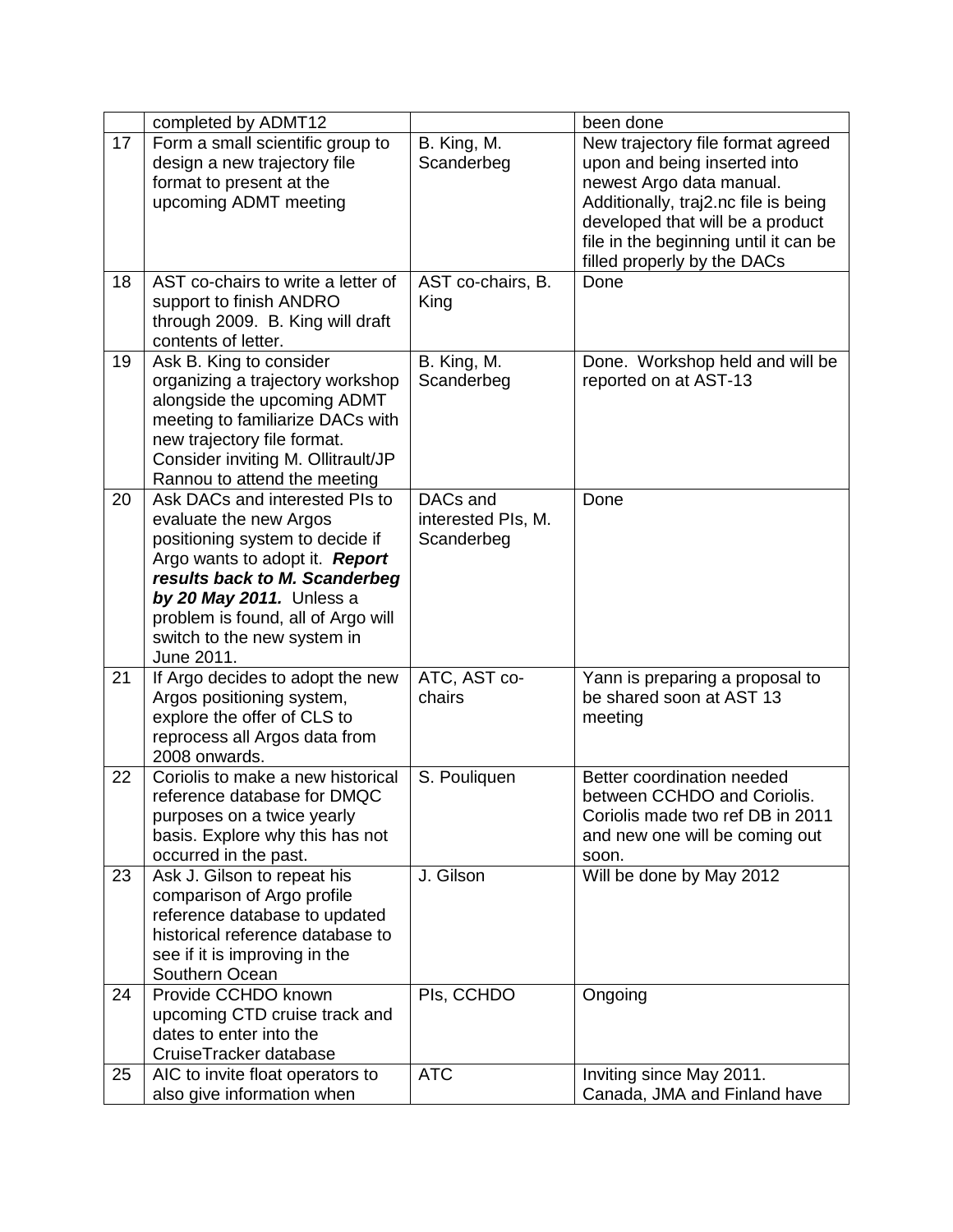|    | notifying deployment plans on                                         |                                        | responded so far                                                               |
|----|-----------------------------------------------------------------------|----------------------------------------|--------------------------------------------------------------------------------|
|    | whether CTD and oxygen will be                                        |                                        |                                                                                |
|    | done on deployment cruises                                            |                                        |                                                                                |
| 26 | S. Riser to draft a statement                                         | S. Riser, M.                           |                                                                                |
|    | concerning solenoid problems                                          | Scanderbeg                             |                                                                                |
|    | on APEX floats to be posted on                                        |                                        |                                                                                |
|    | AST website and sent out on                                           |                                        |                                                                                |
|    | Argo email lists                                                      |                                        |                                                                                |
| 27 | Ask SBE for serial numbers of                                         | S. Riser                               |                                                                                |
|    | CTDs having difficulty with                                           |                                        |                                                                                |
|    | conductivity sensor drift                                             |                                        |                                                                                |
|    | immediately after deployment                                          |                                        |                                                                                |
|    | and for serial numbers of CTDs                                        |                                        |                                                                                |
|    | with new, improved Druck                                              |                                        |                                                                                |
|    | sensor                                                                |                                        |                                                                                |
| 28 | J. Turton to coordinate gathering                                     | J. Turton, Y Chao                      | The data are available at                                                      |
|    | unpumped temperature data                                             |                                        | ftp://ftp.pol.ac.uk/pub/bodc/argo/NST/<br>and this has been promulgated in the |
|    | from Argo PIs and work with                                           |                                        | GHRSST community.                                                              |
|    | GHRSST to place data in a                                             |                                        | Justin Buck is also                                                            |
|    | public place and advertise it                                         |                                        | looking at getting hold of the Scripps                                         |
|    | throughout their community                                            |                                        | Iridium floats that do high res                                                |
|    |                                                                       |                                        | (1m) near surface measurements.                                                |
|    |                                                                       |                                        |                                                                                |
| 29 | J. Turton and GHRSST to                                               | J. Turton, Y Chao                      | Done. Looks promising. Will                                                    |
|    | analyze pumped and unpumped                                           |                                        | hear report at AST 13                                                          |
|    | temperatures. Report back by                                          |                                        |                                                                                |
|    | the time of ADMT.                                                     |                                        |                                                                                |
| 30 | Create a science organizing                                           | P-Y LeTraon, B.                        | Done                                                                           |
|    | committee to help with planning                                       | Owens, P. Polito,                      |                                                                                |
|    | and promoting the OSTST/Argo                                          | possible G. Han,<br><b>AST members</b> |                                                                                |
| 31 | workshop                                                              |                                        |                                                                                |
|    | EuroArgo to identify someone to<br>enter educational stories into the | M. Scanderbeg                          |                                                                                |
|    | Google Earth Argo layer                                               |                                        |                                                                                |
| 32 | Finish the Google Earth Argo                                          | Diggs, ATC, Japan                      |                                                                                |
|    | layer development and                                                 |                                        |                                                                                |
|    | approach Google to include it in                                      |                                        |                                                                                |
|    | Earth layers                                                          |                                        |                                                                                |
| 33 | M. Scanderbeg to post updated                                         | M. Scanderbeg,                         | Posted, feedback from D. Gilbert                                               |
|    | document (word version) on                                            | Pls, D. Roemmich,                      |                                                                                |
|    | AST meeting website.                                                  | <b>B.</b> Owens                        |                                                                                |
|    | Interested PIs can review the 1                                       |                                        |                                                                                |
|    | page document and report back                                         |                                        |                                                                                |
|    | to D. Roemmich. Could also                                            |                                        |                                                                                |
|    | develop a separate document                                           |                                        |                                                                                |
|    | for lay people.                                                       |                                        |                                                                                |
| 34 | Discuss with ADMT co-chairs                                           | S. Wijffels,                           | Done                                                                           |
|    | and Korea to set the dates of the                                     | Korea/KMA                              |                                                                                |
|    | ADMT meeting in November.                                             |                                        |                                                                                |
| 35 | Institute a shared AST                                                | AST countries, M.                      | Done                                                                           |